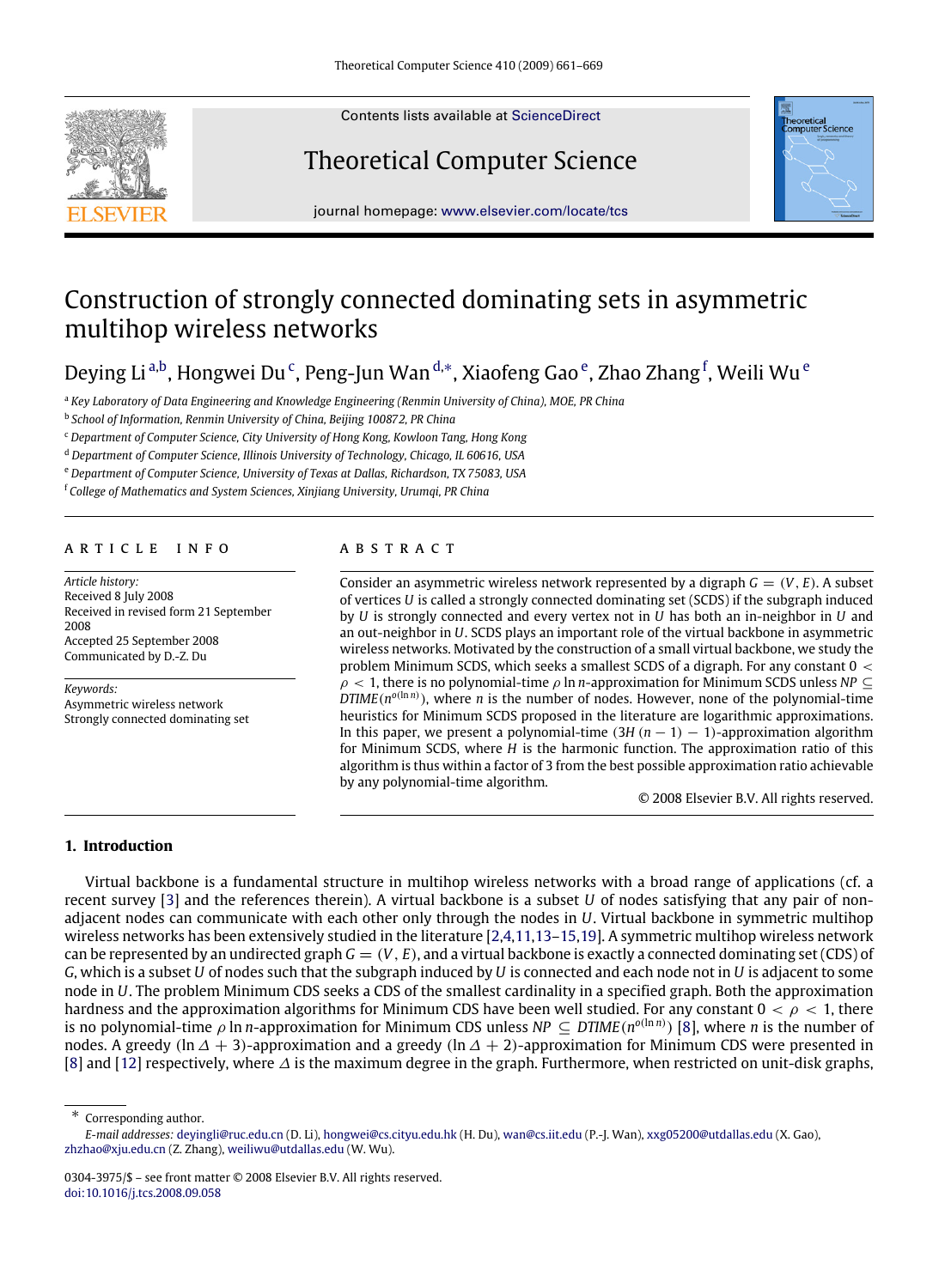Minimum CDS admits a polynomial-time approximation scheme [\[6\]](#page-7-8), i.e., for any  $\varepsilon > 0$ , there exists a polynomial-time  $(1 + \varepsilon)$ -approximation, and efficient distributed constant-approximations [\[1,](#page-7-9)[5](#page-7-10)[,10](#page-7-11)[,18\]](#page-8-1).

In many scenarios, the communication links in multihop wireless networks are asymmetric in nature. For example, the nodes may have different transmission ranges because of the heterogeneity of the nodes, or because of the range assignment for the purpose of energy conservation. In such cases, it is possible for a pair of nodes  $u$  and  $v$  to have a communication link from *u* to v and no communication link from v to *u*. A multihop wireless network with asymmetric communication links, referred to as asymmetric multihop wireless network, can only be modelled by a directed graph *G* = (*V*, *E*). Correspondingly, a virtual backbone is a *strongly connected dominating set* (SCDS) of *G*, which is a subset *U* of nodes such that the sub-digraph induced by *U* is strongly connected and each node not in *U* has both an in-neighbor in *U* and an out-neighbor in *U*. The problem Minimum SCDS seeks an SCDS of the smallest cardinality in a specified digraph. Since SCDS is a generalization of CDS, Minimum SCDS at least as hard as Minimum CDS in terms of approximality. Therefore, for any constant  $0 < \rho < 1$ there is no polynomial-time  $\rho$  ln *n*-approximation for Minimum SCDS unless NP  $\subseteq$  DTIME( $n^{o(\ln n)}$ ).

In contrast to the existence of many provably-good approximation algorithms for Minimum CDS in the literature, there are only a few approximation algorithms for Minimum SCDS in the literature. Thai *et al.* [\[16,](#page-7-12)[17](#page-8-2)[,7\]](#page-7-13) gave several approximation algorithms for Minimum SCDS. But none of these algorithms are logarithmic approximations. In this paper, we presented a polynomial-time (3*H* (*n* − 1) − 1)-approximation algorithm for Minimum SCDS, where *H* is the harmonic function. The approximation ratio of this algorithm is thus within a factor of 3 from the best possible approximation ratio achievable by any polynomial-time algorithm.

#### **2. Preliminaries**

Let *G* = (*V*, *E*) be a digraph. A node in *G* is said to be a *sink* node if its out-degree is zero, and an *internal* node otherwise. The set of internal nodes in *G* is denoted by *I* (*G*). A subgraph is said to be spanning if its vertex set is exactly *V*. A subgraph of G is called as an *arborescence* rooted at a node  $s \in V$  if in this subgraph the in-degree of s is zero, and the in-degree of any other node is exactly one. An arborescence rooted at *s* is also called an *s*-arborescence. For each node  $v \in V$ ,  $\delta^-(v)$ (respectively, δ<sup>+</sup> (v)) denotes the in-degree (respectively, out-degree) of v in *G*, and *N*<sup>−</sup> (v) (respectively, *N*<sup>+</sup> (v)) denotes the set of in-neighbors (respectively, out-neighbors) of v in *G*. For any subset *U* of *V*, we denote by *G* [*U*] the subgraph of *G* induced by *U*. The *reverse* of G denoted by G<sup>R</sup> is a digraph obtained from G by reversing the direction of every arc. In other words,  $G^R = (V, E^R)$  with

$$
E^R = \{(u, v) \mid (v, u) \in E\}.
$$

<span id="page-1-0"></span>**Lemma 2.1.** Let  $G = (V, E)$  be a strongly connected digraph and s be an arbitrary node in V. Suppose that  $T_1$  is a spanning  $s$ -arborescence in G, and  $T_2$  is a spanning  $s$ -arborescence in  $G^R$ . Then I  $(T_1)\cup I$   $(T_2)$  is an SCDS of G.

**Proof.** Let  $U = I(T_1) \cup I(T_2)$ . We first show that  $G[U]$  is strongly connected. Let *u* and *v* be two arbitrary distinct nodes in *U*.  $T_2^R$  contains a path  $P_2$  from *u* to *s*, and  $T_1$  contains a path  $P_1$  from *s* to *v*. Both of  $P_1$  and  $P_2$  are in *G*[*U*]. The concatenation of  $P_2$  and  $P_1$  is a path from *u* to *v* in  $G[U]$ .

Next, consider a node  $u \in V \setminus U$ . *u* must be a sink both in  $T_1$  and in  $T_2$ . Let  $u_1$  be the parent of *u* in  $T_1$ , and  $u_2$  be the parent of *u* in  $T_2$ . Then, both  $u_1$  and  $u_2$  belong to *U*. In addition,  $u_1$  is an in-neighbor of *u* in *G*, and  $u_2$  is an out-neighbor of *u* in  $G$ .  $\blacksquare$ 

Motivated by [Lemma](#page-1-0) [2.1,](#page-1-0) we introduce the problem Spanning Arborescence with Fewest Internal Nodes (SAFIN): Given a digraph  $G = (V, E)$  and a source node  $s \in V$ , compute a spanning *s*-arborescence *T* with minimum  $|I(T) \setminus \{s\}|$ . It is easy to argue that SAFIN is at least as hard as Minimum CDS. Let A be an arbitrary polynomial-time approximation for SAFIN. [Table](#page-2-0) [1](#page-2-0) describes a polynomial-time approximation algorithm **SCDS** (A) for Minimum SCDS with the parametric A as a subroutine. For the purpose of reducing the running time, a small subset *S* of candidates for the source node is selected as the beginning. Specifically, let *u* be the node *u* which minimize satisfying that min  $(\delta^-(v), \delta^+(v))$  over all nodes  $v \in V$ . If  $\delta^-(u) \leq \delta^+(u)$ , then *S* consists of *u* and all its in-neighbors; otherwise, *S* consists of *u* and all its out-neighbors. Clearly, every SCDS must contain at least one node in the selected *S*.

<span id="page-1-1"></span>**Theorem 2.2.** *Suppose that* A *is a* ρ*-approximation for SAFIN. Then Algorithm* **SCDS** (A) *produces an SCDS of size at most*  $2\rho \cdot \rho t - 2\rho + 1$ , where opt is the size of a minimum SCDS.

**Proof.** Let *U*<sup>\*</sup> be a minimum SCDS in *G*. Then, *U*<sup>\*</sup>  $\cap$  *S*  $\neq$  Ø. Consider a node *s*  $\in$  *U*<sup>\*</sup>  $\cap$  *S*. Then both *G*[*U*<sup>\*</sup>] and *G*<sup>R</sup> [*U*<sup>\*</sup>] are strongly connected. Let *T* 0 (respectively, *T* 0 ) be a spanning arborescence of *G*[*U* ∗ ] (respectively, *G R* [*U* ∗ ]) with root *s*. Note that every node  $v \in V \setminus U^*$  has an incoming neighbor  $v_1 \in U^*$  (respectively,  $v_2 \in U^*$ ) in G (respectively,  $G^R$ ). Let  $T_1^{\prime\prime}$  (respectively,  $T_2^{\prime\prime}$ ) be the arborescence expanded from  $T_1^{\prime}$  (respectively each  $v\in V\setminus U^*$ . Then,  $T''_1$  (respectively,  $T''_2$ ) is a spanning arborescence of *G* (respectively,  $G^R$ ) rooted at *s*, and both *I*  $(T'_2)$ and *I*  $(T_2'')$  are contained in  $U^*$ . Hence,

$$
\left|I(T''_1)\right| \leq \left|U^*\right| = opt,
$$
  

$$
\left|I(T''_2)\right| \leq \left|U^*\right| = opt.
$$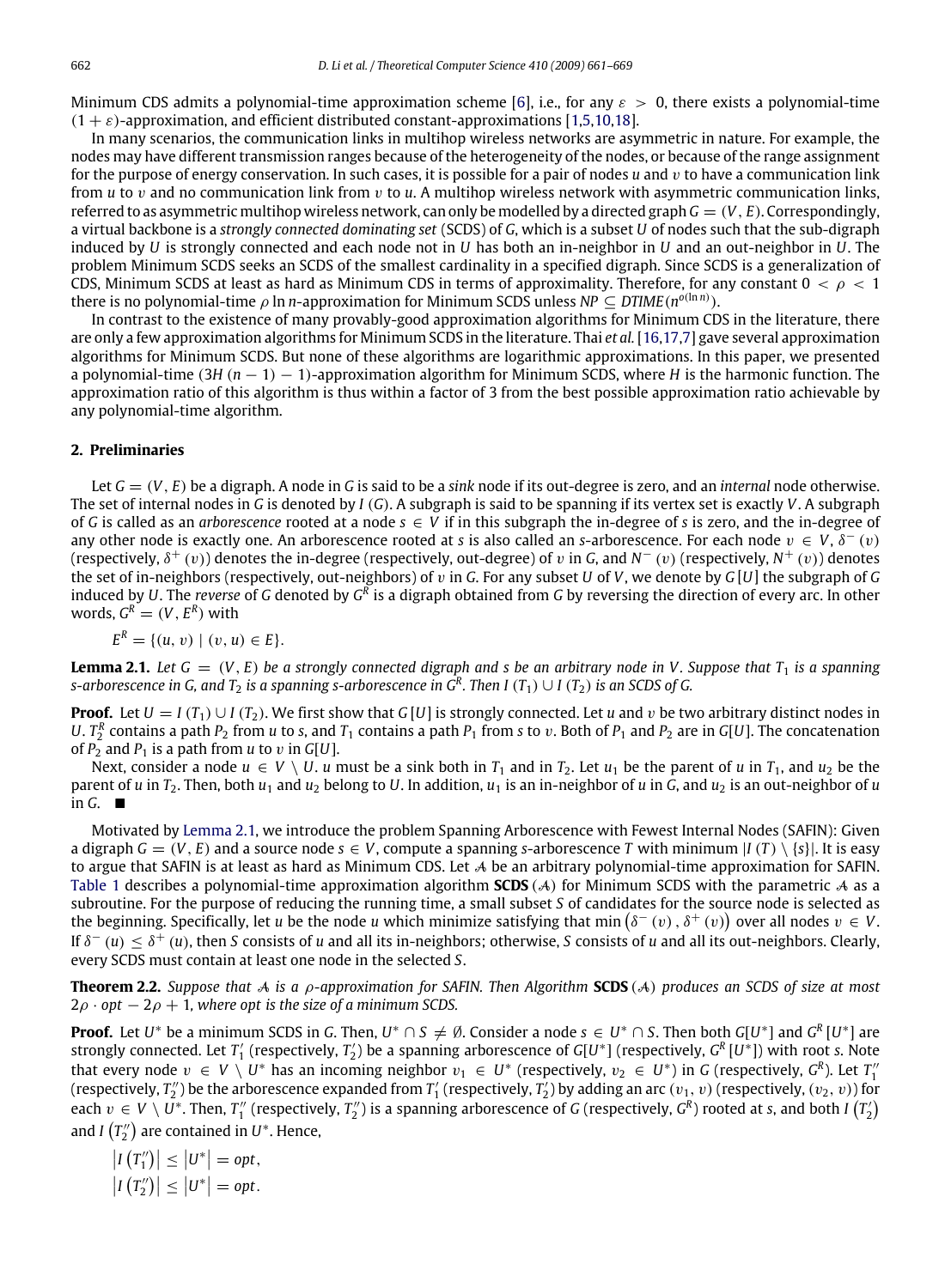*D. Li et al. / Theoretical Computer Science 410 (2009) 661–669* 663

<span id="page-2-0"></span>**Table 1** Outline of the algorithm **SCDS** (A). Algorithm **SCDS** (A):  $u \leftarrow \arg \min_{v \in V} \min (\delta^-(v), \delta^+(v));$ If  $\delta^-(u) \leq \delta^+(u)$  then  $S \leftarrow \{u\} \cup N^-(u)$ ; else  $S \leftarrow \{u\} \cup N^+(u)$ ;  $U \leftarrow V$ : for each  $s \in S$ ,  $T_1 \leftarrow$  spanning *s*-arborescence in *G* output by *A*;  $T_2 \leftarrow$  spanning *s*-arborescence in  $G^R$  output by A; *if*  $|I(T_1) ∪ I(T_2)|$  <  $|U|$  then *U* ← *I*(*T*<sub>1</sub>) ∪ *I*(*T*<sub>2</sub>); output *U*.

Let  $T_1$  (respectively,  $T_2$ ) be the spanning s-arborescence of  $G$  (respectively,  $G^R$ ) output by the algorithm A. Then,

 $|I(T_1) \setminus \{s\}| \le \rho |I(T''_1) \setminus \{s\}| \le \rho (opt - 1),$ 

 $|I(T_2) \setminus \{s\}| \le \rho |I(T_2'') \setminus \{s\}| \le \rho (opt - 1)$ .

Note that *I* ( $T_1$ ) and *I* ( $T_2$ ) have node *s* in common. So, for the output *U* of Algorithm **SCDS** ( $A$ ), we have

$$
|U| \leq |I(T_1) \cup I(T_2)|
$$
  
\n
$$
\leq 1 + |I(T_1) \setminus \{s\}| + |I(T_2) \setminus \{s\}|
$$
  
\n
$$
\leq 1 + 2\rho \text{ (opt - 1) } \rho
$$
  
\n
$$
= 2\rho \cdot \text{ opt} - 2\rho + 1.
$$

In the next section, we will develop a  $(1.5H (n-1) - 0.5)$ -approximation algorithm A for SAFIN. For such A, the algorithm **SCDS** (A) is a (3*H* (*n* − 1) − 1)-approximation algorithm for Minimum SCDS by [Theorem](#page-1-1) [2.2.](#page-1-1)

# **3. The approximation algorithm**

First, we introduce some notations and terminologies. We give a unique ID to each node. Let *s* be the source node. For any *B* ⊂ *V* containing *s*, let *G*  $\langle B \rangle$  denote the spanning subgraph of *G* whose arc set consists of all arcs of *G* leaving from the nodes in *B*. A strongly-connected component of *G*  $\langle B \rangle$  is said to be an *orphan* with respect to *B* if it neither contains the source *s* nor has an incoming arc. For each orphan component, the node with the smallest ID in this component is referred to as its *head*. We use  $h$  ( $B$ ) to denote the number of heads (equivalently, the number of orphans) with respect to  $B$ . Clearly,  $G$   $\langle B \rangle$  contains a spanning *s*-arborescence if and only if  $h(B) = 0$ .

Now, we give an overview on the algorithm A for SAFIN. The algorithm maintains a set *B* of nodes, which is initialized to {*s*}. Repeat the following iteration while *h* (*B*) > 0. Choose an arborescence by a greedy strategy, add all internal nodes of the chosen arborescence to *B*, and then update *h* (*B*). When *h* (*B*) = 0, output a spanning *s*-arborescence in *G* (*B*). The key ingredient of this algorithm is the greedy strategy used by each iteration to select a proper arborescence. In the next, we will present the details of this greedy strategy.

Fix a subset *B* of *V* with  $s \in B$  and  $h(B) > 0$ . The price of an arborescence *T* with respect to *B* is defined as

$$
p(T) = \frac{|I(T) \setminus \{s\}|}{\text{the number of heads w.r.t. } B \text{ in } T}
$$

the ratio of  $|I(T) \setminus \{s\}|$  to the number of heads w.r.t. *B* contained in *T*. Ideally, one would greedily wish to use a cheapest (i.e., least-priced) arborescence to merge the orphans. While a cheapest arborescence can be computed easily when *h* (*B*)is small, it is hard to be computed in general. Our approach is to restrict our selection of a cheapest arborescence from a polynomial number of special candidates. We use  $\mathcal{T}(B)$  to denote the set of candidates. The construction of  $\mathcal{T}(B)$  is described below.

We begin with some preprocessing. We use  $P(u, v)$  to denote a shortest path  $P(u, v)$  in G from *u* to *v*. For each node *u* and each pair of distinct nodes v and w, *S* (*u*; v, *w*) denotes a *u*-arborescence in *G* containing v and w with the smallest number of internal nodes. Both *P* (*u*, v) and *S* (*u*; v, w) can be computed in polynomial time. Note that then *S* (*u*; *u*, w) is identical to *P* (*u*, w).

When  $h(B) = 1$ ,  $\mathcal{T}(B)$  consists of only one candidate *P* (*s*, *v*) where *v* is the head. Similarly, when  $h(B) = 2$ ,  $\mathcal{T}(B)$ consists of only one candidate *S* (*s*; v, w) where v and w are the two heads. Now, suppose that  $h(B) > 3$ . T (*B*) consists of  $(h (B) - 2) n + 2$  candidates:

$$
\mathcal{T}(B) = \{T_{\ell}(B, s) : 1 \leq \ell \leq 2\} \cup
$$
  

$$
\{T_{\ell}(B, u) : u \in V, 3 \leq \ell \leq h(B)\}.
$$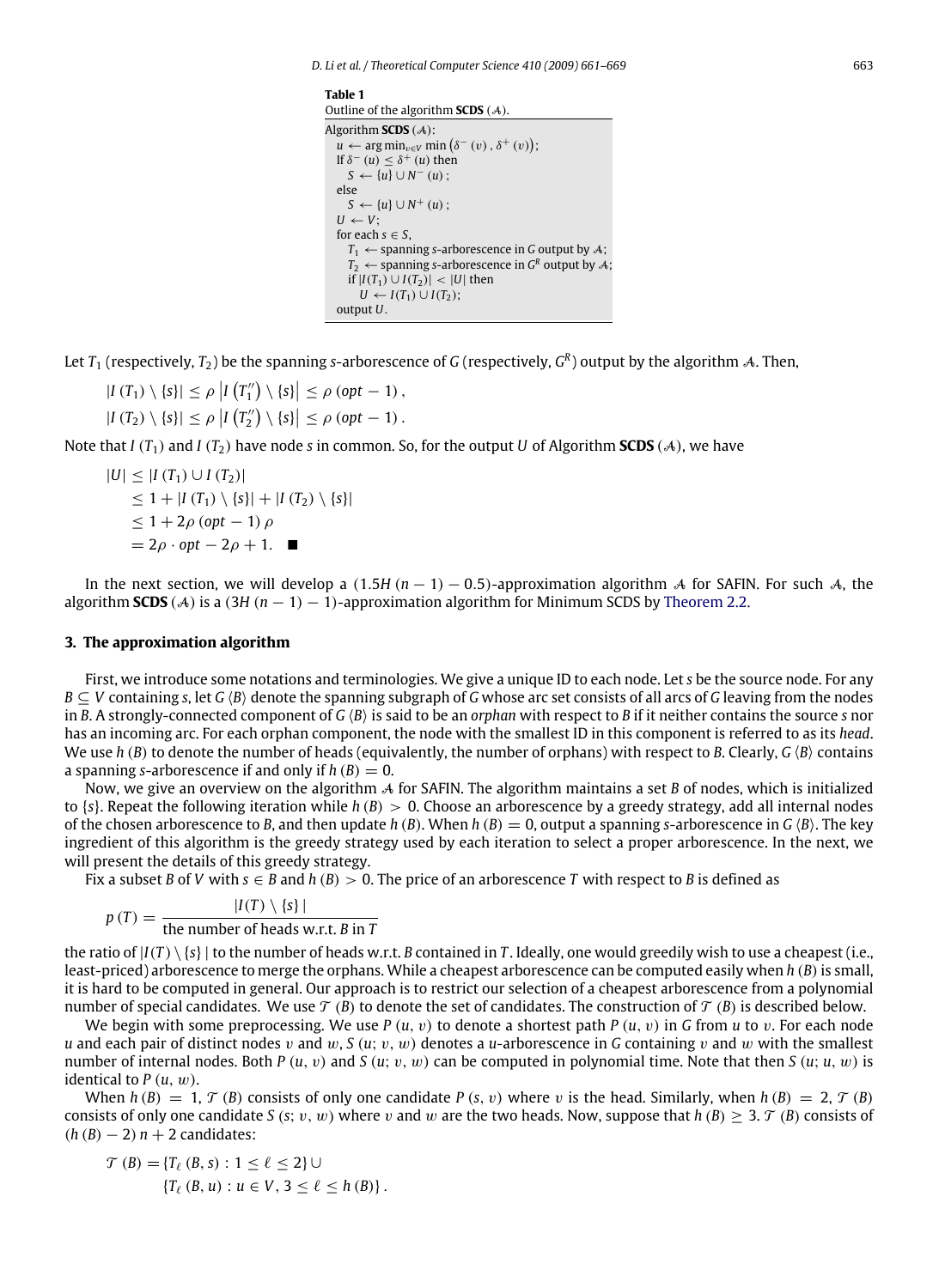<span id="page-3-0"></span>

| Table 2                                                     |
|-------------------------------------------------------------|
| Outline of the algorithm A.                                 |
| Algorithm A:                                                |
| $B \leftarrow \{s\};$                                       |
| while $h(B) > 0$ ,                                          |
| construct $\mathcal{T}(B)$ ;                                |
| find a cheapest $T \in \mathcal{T}(B)$ ;                    |
| $B \leftarrow B \cup I(T)$ ;                                |
| output a spanning s-arborescence of $G \langle B \rangle$ . |

The candidate  $T_1$  (*B*, *s*) is the shortest one among all paths *P* (*s*, *v*) where *v* is the head, and  $T_2$  (*B*, *s*) is the one with the fewest internal nodes among all *S* (*s*; *v*, *w*) where *v* and *w* are two distinct heads. The construction of each  $T_\ell$  (*B*, *u*) with  $u \in V$  and  $3 \leq \ell \leq h$  (*B*) proceeds in three steps. In the first step, an edge-weighted graph  $G_\ell$  (*B*, *u*) is constructed as follows.

Case 1:  $\ell$  is even. Let *X* denote the set of all heads, and *Y* be a set of  $h - \ell$  dummy nodes disjoint from *V*.  $G_{\ell}(B, u)$ is the union of the clique on *X* and the bipartite clique between *X* and *Y*. Each edge vw between two heads has weight  $c(vw) = |I(S(u; v, w))| - 1$ ; each other edge *e* has weight  $c(e) = 0$ .

Case 2:  $\ell$  is odd and *u* is a head. Let *X* denote the set of all heads except v, and *Y* be a set of  $h$  −  $\ell$  dummy nodes disjoint from *V*. *G*` (*B*, *u*) is the union of the clique on *X* and the bipartite clique between *X* and *Y*. Each edge vw between two heads has weight  $c(vw) = |I(S(u; v, w))| - 1$ ; each other edge *e* has weight  $c(e) = 0$ .

Case 3:  $\ell$  is odd and *u* is not a head. Let *X* denote the set of all heads, *Y* be a set of *h* −  $\ell$  + 1 dummy nodes disjoint from *V*, and *y* be a node in *Y*.  $G_{\ell}$  (*B*, *u*) is the union of the clique on *X* and the bipartite clique between *X* and *Y*. Each edge *vw* between two heads has weight  $c(vw) = |I(S(u; v, w))| - 1$ ; each edge vy has weight  $c(vy) = |I(P(u, v))| - 1$ ; and each other edge *e* has weight  $c(e) = 0$ .

Clearly,  $|X| + |Y|$  is even and  $G_\ell(B, u)$  has a perfect matching. In the second step, we compute a minimum-weight perfect matching  $M_\ell$  (*B*, *u*) in  $G_\ell$  (*B*, *u*), and construct a subgraph  $G'_\ell$  (*B*, *u*) of *G* as follows. If  $\ell$  is even or if  $\ell$  is odd and *u* is a head,  $G'_\ell$   $(B, u)$  is the union of *S*  $(u; v, w)$  for all matched pairs of heads v and w in  $M_\ell$   $(B, v)$ . If  $\ell$  is odd and *u* is not a head,  $G'_\ell$   $(B, u)$ is the union of *S* (*u*; *v*, *w*) for all matched pairs of heads *v* and *w* in  $M_\ell$  (*B*, *v*) and the path *P* (*v*, *x*) for the head *x* matched with *y* in  $M_\ell$  (*B*, *u*). In the third step, we compute a spanning *u*-arborescence  $T_\ell$  (*B*, *u*) of  $G'_\ell$  (*B*, *u*).

Now, we are ready to describe the algorithm  $\mathcal A$  [\(Table](#page-3-0) [2\)](#page-3-0).

In the remaining part of this section, we derive an upper bound on the approximation ratio of the algorithm  $\mathcal{A}$ , which is stated in the next theorem.

<span id="page-3-3"></span>**Theorem 3.1.** *The approximation ratio of the algorithm*  $\mathcal A$  *for SAFIN is at most* 1.5*H* ( $n - 1$ ) − 0.5*.* 

To prove the above theorem, we first give a lower bound on the "gain" of each candidate arborescence in  $\mathcal{T}(B)$  in terms of the reduction on the number of orphans (or heads).

<span id="page-3-4"></span>**Lemma 3.2.** *Suppose that h* (*B*) > 0. *Then for any*  $T \in \mathcal{T}$  (*B*) *containing*  $\ell$  *heads w.r.t. B,* 

$$
h(B) - h(B \cup I(T)) \geq \frac{2}{3}\ell.
$$

**Proof.** Let *u* be the root of *T* . After the addition of *I* (*T* ), each orphan w.r.t. *B* containing a head in *T* either till survives as a component of  $G$   $(B \cup I$   $(T)$  but is not orphan any more, or gets merged into some new (and larger) component of  $G \langle B \cup I(T) \rangle$ . Furthermore, each new component of  $G \langle B \cup I(T) \rangle$  which does not contain *u* cannot be an orphan. If  $u \neq s$ , then  $\ell \geq 3$  and

$$
h(B) - h(B \cup I(T)) \ge \ell - 1 > \frac{2}{3}\ell
$$

the reduction in the number of orphan components is at least  $\ell - 1 \ge 2\ell/3$  since  $\ell \ge 3$ . If  $u = s$ , then the component of  $G \langle B \cup I(T) \rangle$  containing *u* is not an orphan, and

$$
h(B) - h(B \cup I(T)) = \ell > \frac{2}{3}\ell.
$$

So the lemma holds.  $\blacksquare$ 

The next lemma presents an upper bound on the price of the cheapest candidate in  $\mathcal{T}(B)$ .

<span id="page-3-1"></span>**Lemma 3.3.** Suppose that h(B)  $> 0$ . Then the price of the cheapest arborescence in  $\mathcal{T}(B)$  is at most  $\frac{opt}{h(B)}$ .

<span id="page-3-2"></span>The proof of this lemma is quite involved. We introduce an intermediate structure called legal arborescence. Let *T* be a *u*-arborescence in *G*. Removing *u* from *T* results in a collection of arborescences. Each of these arborescences is called a child arborescence of *T* . *T* is said to be *legal* with respect to a subset *B* if (1) *T* contains at least one (respectively three) head w.r.t. *B* if  $u = s$  (respectively,  $u \neq s$ ), and (2) each child arborescence of *T* contains at most two heads w.r.t. *B*, and (3) either  $s = u$ or *s* is not in *T* . As the first step towards the proof of [Lemma](#page-3-1) [3.3,](#page-3-1) we first establish a relation between the prices of a legal arborescence and the corresponding candidate arborescence in the next lemma.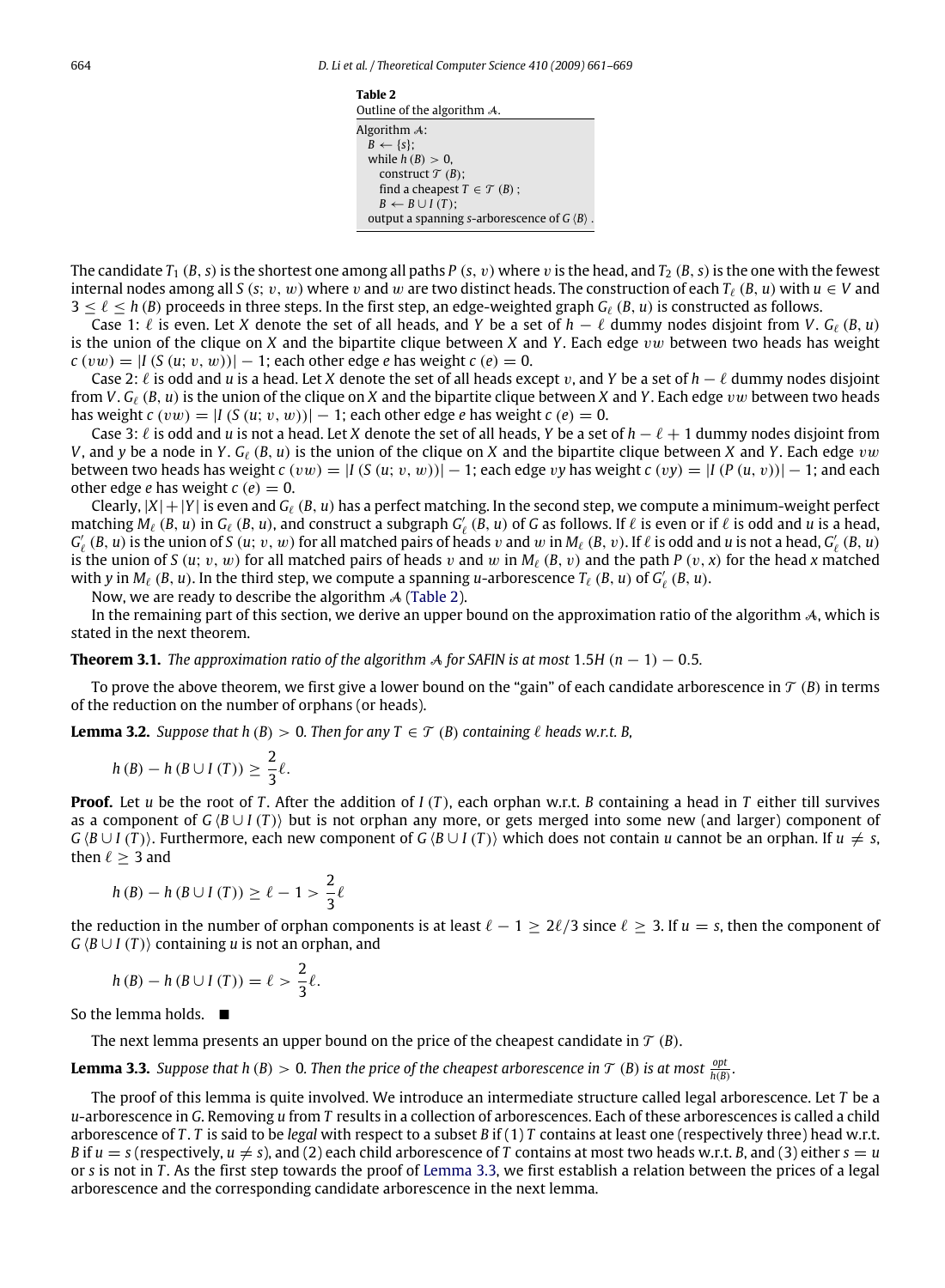**Lemma 3.4.** *Suppose that h* (*B*) > 0*. Then for any legal u-arborescence*  $T \subseteq G$  *which contains*  $\ell$  *heads,* 

 $p(T) > p(T_{\ell}(B, u))$ .

**Proof.** We first show that the lemma holds when  $\ell$  < 2. When  $\ell$  < 2,  $u = s$  and  $T_{\ell}$  (*B*, *s*) contains exactly  $\ell$  heads. If  $\ell = 1$ , let  $v$  be the head in  $T$ . Then,

$$
p(T) = |I(T)| - 1
$$
  
\n
$$
\geq |I(P(s, v))| - 1
$$
  
\n
$$
\geq |I(T_1(B, s))| - 1
$$
  
\n
$$
= p(T_{\ell}(B, s)).
$$

Now, assume  $\ell = 2$ . Let v and w be the two heads in T. Then,

$$
p(T) = \frac{|I(T)| - 1}{2}
$$
  
\n
$$
\geq \frac{|I(S(s; v, w))| - 1}{2}
$$
  
\n
$$
\geq \frac{|I(T_2(B, s))| - 1}{2}
$$
  
\n
$$
= p(T_2(B, s)).
$$

So, the lemma holds when  $\ell \leq 2$ .

In the rest of the proof, we assume that  $\ell \geq 2$ . We show that

<span id="page-4-0"></span>
$$
|I(T_{\ell}(B, u)) \setminus \{u\}| \leq c \left(M_{\ell}(B, u)\right). \tag{1}
$$

We only give the proof for the inequality [\(1\)](#page-4-0) in the case of even  $\ell$ , as the proofs in other cases are similar. Suppose that  $\ell$  is even. Let  $v_i w_i$  for  $1 \le i \le \frac{\ell}{2}$  be the matched pairs of heads in  $M_\ell$  (*B*, *u*). Then,

$$
|I(T_{\ell}(B, u)) \setminus \{u\}| \le |I(G'_{\ell}(B, u)) \setminus \{u\}|
$$
  
\n
$$
\le \sum_{i=1}^{\frac{\ell}{2}} |I(S(u; v_i, w_i)) \setminus \{u\}|
$$
  
\n
$$
= \sum_{i=1}^{\frac{\ell}{2}} (|I(S(u; v_i, w_i))| - 1)
$$
  
\n
$$
= c (M_{\ell}(B, u)).
$$

So, the inequality [\(1\)](#page-4-0) holds.

Next, we show that

<span id="page-4-1"></span>
$$
|I(T)\setminus\{u\}|\geq c(M_{\ell}(B,u))\,.
$$

We construct a perfect matching  $M'$  in  $G_{\ell}$  ( $B$ ,  $u$ ) from  $T$  as follows.

Case 1:  $\ell$  is even. Pair up every pair of heads in a same child arborescence of *T*, pair up the other heads in *T* arbitrarily, and pair up every head not in *T* with a unique dummy node.

Case 2:  $\ell$  is odd and *u* is a head. Pair up every pair of heads in a same child arborescence of *T*, pair up the other heads in *T* except *u* arbitrarily, and pair up every head not in *T* with a unique dummy node.

Case 3:  $\ell$  is odd and *u* is not a head. Pair up every pair of heads in a same child arborescence of *T*, and pairing the other heads in *T* arbitrarily, leaving exactly one head in *T* (say *x*) unpaired. Pair *x* with *y*, and pair up every head not in *T* with a unique dummy node other than *y*.

We claim that

$$
|I(T)\setminus\{u\}|\geq c(M').
$$

We verify this claim only for Case 1, as the claim in the other two cases can be verified in the same way. Let  $v_iw_i$  for  $1\leq i\leq \frac{\ell}{2}$ be the matched pairs of heads in M'. For each  $1 \le i \le \frac{\ell}{2}$ , let  $T_i$  be the union of the two paths from *u* to  $v_i$  and  $w_i$  respectively in *T* . Then, these  $\frac{\ell}{2}$  arborescences  $T_i$  are internally node-disjoint. On the other hand, for each  $1 \leq i \leq \frac{\ell}{2}$ ,

$$
|I(T_i)| \geq |I(S(u, v_i, w_i))|.
$$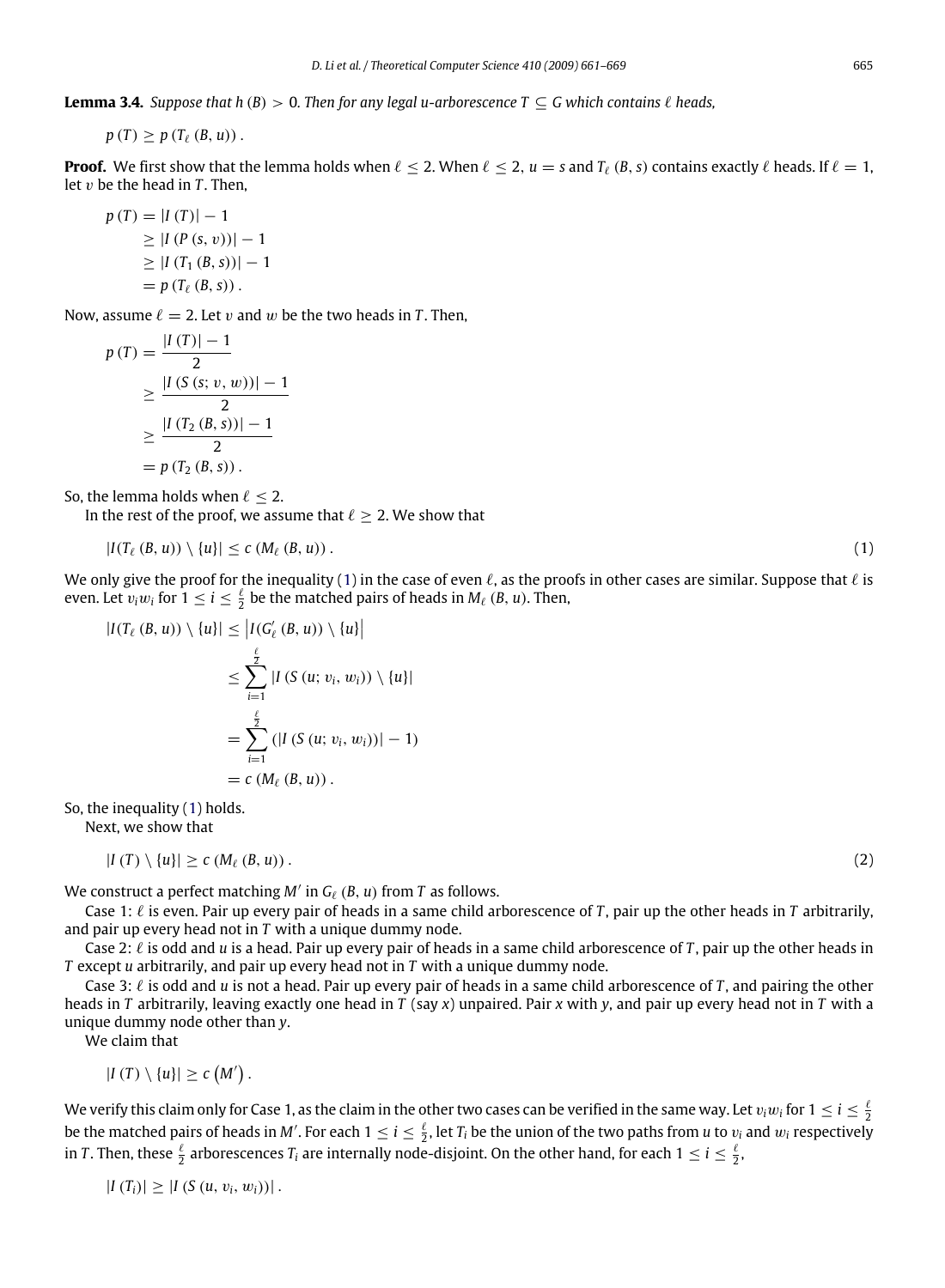Hence,

$$
|I(T) \setminus \{u\}| = \sum_{i=1}^{\frac{\ell}{2}} |I(T_i) \setminus \{u\}|
$$
  
= 
$$
\sum_{i=1}^{\frac{\ell}{2}} (|I(T_i)| - 1)
$$
  

$$
\geq \sum_{i=1}^{\frac{\ell}{2}} (|I(S(u, v_i, w_i))| - 1)
$$
  
= 
$$
c(M').
$$

So, our claim is true. Since

$$
C\left(M'\right)\geq c\left(M_{\ell}\left(B,u\right)\right),\,
$$

inequality [\(2\)](#page-4-1) holds.

Finally, we prove the inequality given in the lemma. The two inequalities [\(1\)](#page-4-0) and [\(2\)](#page-4-1) imply that  $|I(T_\ell (B, u)) \setminus \{u\}| \leq |I(T) \setminus \{u\}|$ .

By construction, the number of heads in each  $T_\ell$  (*B*, *u*) is at least  $\ell$ . If  $u = s$ , then

$$
p((T_{\ell}(B, s))) \leq \frac{|I(T_{\ell}(B, s)) \setminus \{s\}|}{\ell}
$$
  

$$
\leq \frac{|I(T) \setminus \{s\}|}{\ell}
$$
  

$$
= p(T).
$$

So, the lemma holds if  $u = s$ . Next, assume that  $u \neq s$ . Then, *s* is not in *T* and hence

$$
p((T_{\ell}(B, u))) \leq \frac{|I(T_{\ell}(B, u)) \setminus \{s\}|}{\ell}
$$
  
\n
$$
\leq \frac{|I(T_{\ell}(B, u))|}{\ell}
$$
  
\n
$$
= \frac{1 + |I(T_{\ell}(B, u)) \setminus \{u\}|}{\ell}
$$
  
\n
$$
\leq \frac{1 + |I(T) \setminus \{u\}|}{\ell}
$$
  
\n
$$
= \frac{|I(T)|}{\ell}
$$
  
\n
$$
= p(T).
$$

So, the lemma also holds when  $u \neq s$ .

As the second step towards the proof of [Lemma](#page-3-1) [3.3,](#page-3-1) we establish an upper bound on the price of the cheapest legal arborescence.

<span id="page-5-0"></span>**Lemma 3.5.** *Suppose that h* (*B*)  $> 0$ *. Then, there is a legal arborescence with price at most*  $\frac{\text{opt}}{h(B)}$ *.* 

**Proof.** We prove the lemma by a decomposition argument. Let *T* <sup>∗</sup> be an optimal spanning *s*-arborescence. The depth of a node in  $T^*$  is its hop-distance from *s* in  $\tilde{T}^*$ . Initialize  $i = 0$ . Repeat the following iteration while  $T^*$  contains at least three heads. Increment *i* by one. Choose a node v with the maximum depth such that the maximal v-arborescence contained in *T*<sup>\*</sup> (which is the subgraph of *T*<sup>\*</sup> induced by *v* and all its descendents in *T*<sup>\*</sup>) contains at least three heads. Set *T*<sub>i</sub><sup>\*</sup> to be the maximal v-arborescence contained in  $T^*$ . By the maximum depth of v, no child arborescence of  $T_i$  has at most two heads. Hence  $T_i$  is legal. Delete  $T_i^*$  from  $T^*$ . If  $T^*$  still contains one head or two heads, then increment *i* by one and set  $T_i^*$  to the whole  $T^*$ . Note that  $T_i^*$  is also legal since its root is *s*.

*i i*  $T^*_1, T^*_2, \ldots, T^*_q$  be the sequence of legal arborescences obtained by this construction. Then, they are node-disjoint. In the sequence of legal arborescences obtained by this construction. Then, they are node-dis addition, their union contains all heads. For each  $1\leq j\leq q$ , let  $\ell_j$  denote the number of heads contained in  $T^*_j$ . Then,

$$
\sum_{j=1}^{q} \ell_j = h (B) ,
$$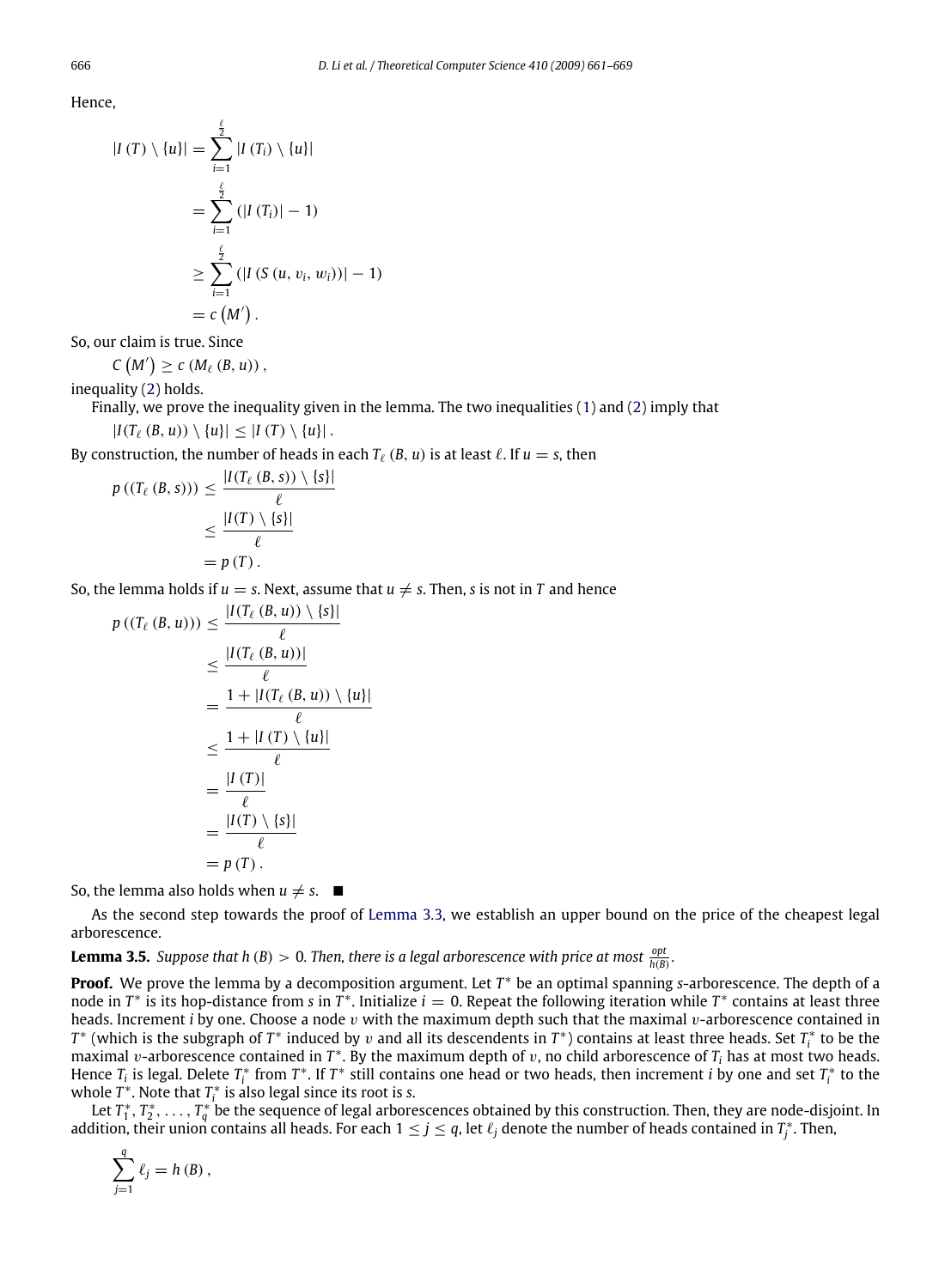and

$$
\sum_{j=1}^q \left| I(T_j^*) \setminus \{s\} \right| = \left| I\left(\bigcup_{j=1}^q T_j^*\right) \setminus \{s\} \right| \le opt.
$$

Thus,

$$
\min_{j=1}^{q} p(T_j^*) = \min_{j=1}^{q} \frac{|I(T_j^*) \setminus \{s\}|}{\ell_j}
$$

$$
\leq \frac{\sum_{j=1}^{q} |I(T_j^*) \setminus \{s\}|}{\sum_{j=1}^{q} \ell_j}
$$

$$
\leq \frac{\text{opt}}{h(B)}.
$$

So, the cheapest one among  $T_1^*, T_2^*, \ldots, T_q^*$  has price at most  $\frac{opt}{h(B)}$ . ■

With the establishment of [Lemma](#page-3-2) [3.4](#page-3-2) and [Lemma](#page-5-0) [3.5,](#page-5-0) we are ready to give the proof for [Lemma](#page-3-1) [3.3.](#page-3-1) Let *T* be a cheapest legal arborescence. By [Lemma](#page-5-0) [3.5,](#page-5-0)

$$
p(T) \leq \frac{opt}{h(B)}.
$$

Let *u* be the root of *T*, and  $\ell$  be the number of heads contained in *T*. By [Lemma](#page-3-2) [3.4,](#page-3-2)

$$
p(T) \geq p(T_{\ell}(B, u)) .
$$

Thus,

$$
p(T_{\ell}(B, u)) \leq \frac{opt}{h(B)}
$$

Since  $T_{\ell}$  (*B*, *u*)  $\in \mathcal{T}$  (*B*), [Lemma](#page-3-1) [3.3](#page-3-1) holds.

.

Finally, we prove [Theorem](#page-3-3) [3.1](#page-3-3) by applying [Lemma](#page-3-4) [3.2](#page-3-4) and [Lemma](#page-3-1) [3.3.](#page-3-1) Suppose that the algorithm runs in *k* iterations. Let  $h_0 = n - 1$  which is the number of initial orphan components. For any  $1 \le i \le k$ , let  $T_i$  be the legal arborescence selected at iteration *i*, and let  $h_i$  be the number of orphans just after iteration *i*. Let  $b_i = |I(T_i) \setminus \{s\}|$  and  $\ell_i$  be the number of heads in  $T_i$ . Then by [Lemma](#page-3-1) [3.3,](#page-3-1) for each  $1 \leq i \leq k$ ,

<span id="page-6-0"></span>
$$
\frac{b_i}{\ell_i} \le \frac{opt}{h_{i-1}}.\tag{3}
$$

Since the iteration *k* is the last iteration,  $\ell_k = h_{k-1}$  and consequently,

<span id="page-6-1"></span>
$$
b_k \leq opt. \tag{4}
$$

By [Lemma](#page-3-4) [3.2,](#page-3-4) for each  $1 \le i \le k - 1$ ,

$$
h_{i-1}-h_i\geq 2\ell_i/3.\tag{5}
$$

Combining the two inequalities [\(3\)](#page-6-0) and [\(3.2\)](#page-3-4), we obtain

$$
h_{i-1}-h_i\geq \frac{2}{3}\frac{b_i}{opt}h_{i-1},
$$

which implies that

$$
\frac{b_i}{1.5opt} \leq \frac{h_{i-1} - h_i}{h_{i-1}}.
$$

Sum up the above  $k - 1$  inequalities, we get

$$
\frac{1}{1.5opt} \sum_{i=1}^{k-1} b_i \le \sum_{i=1}^{k-1} \frac{h_{i-1} - h_i}{h_{i-1}}
$$
  

$$
\le \sum_{i=1}^{k-1} \sum_{j=h_i+1}^{h_{i-1}} \frac{1}{j}
$$
  

$$
= \sum_{j=h_{k-1}+1}^{h_0} \frac{1}{j}
$$
  

$$
= H(h_0) - H(h_{k-1})
$$
  

$$
\le H(n-1) - 1.
$$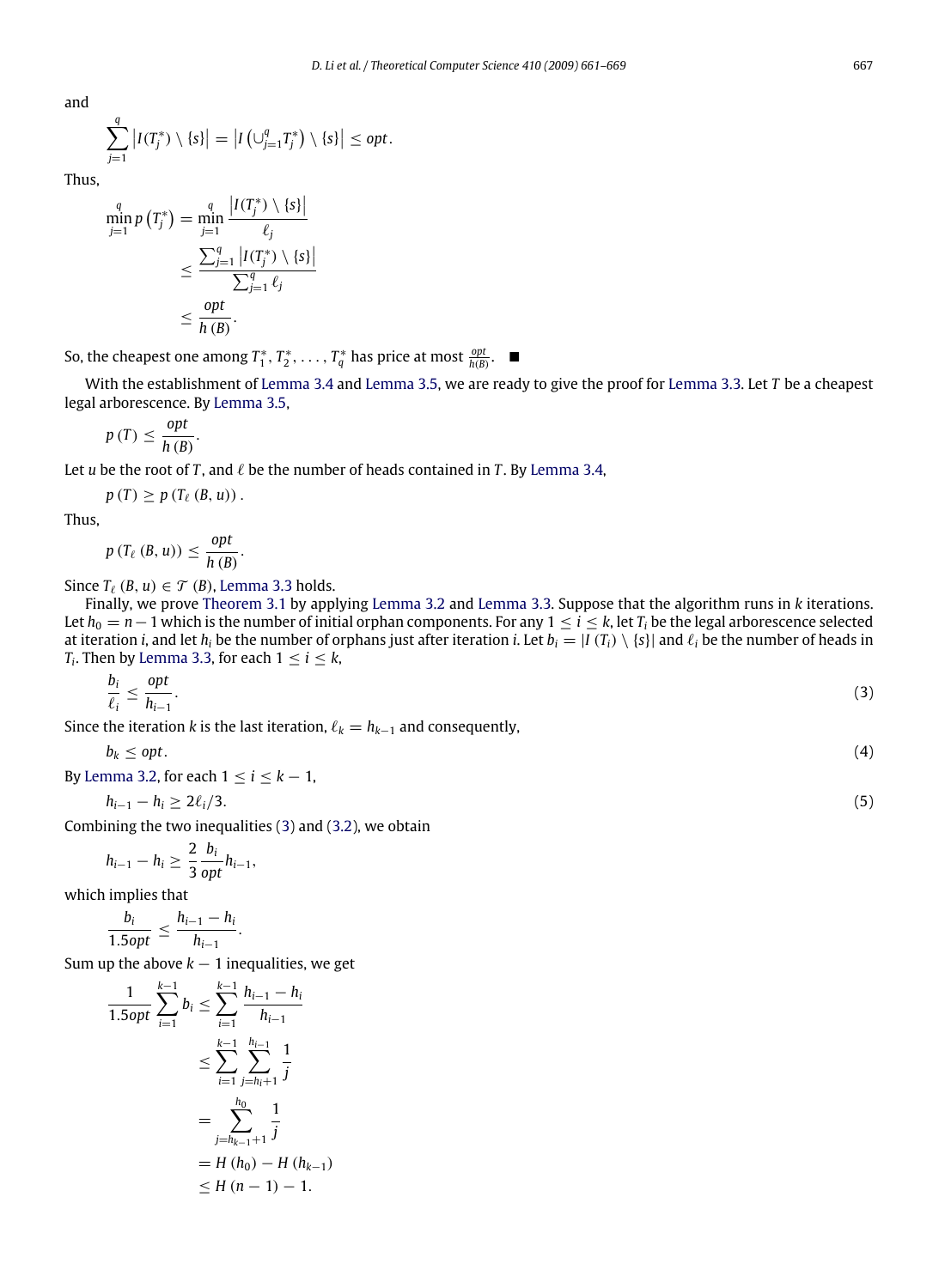Therefore,

*k*−1

$$
\sum_{i=1}^{k-1} b_i \leq 1.5 \left( H\left( n-1\right) - 1 \right) \cdot opt.
$$

Using the inequality  $(4)$ , we have

$$
\sum_{i=1}^{k} b_i \le 1.5 (H (n - 1) - 1) \cdot opt + opt
$$
  
= (1.5H (n - 1) - 0.5) \cdot opt.

Since

$$
|B\setminus\{s\}|\leq \sum_{i=1}^k c_i,
$$

[Theorem](#page-3-3) [3.1](#page-3-3) follows.

# **4. Discussions**

By [Theorem](#page-1-1) [2.2,](#page-1-1) any ρ ln *n*-approximation algorithm for SAFIN would lead to a 2ρ ln *n*-approximation algorithm for Minimum SCDS. At the expense of higher running time, the 1.5 ln *n*-approximation algorithm for SAFIN presented in this paper can be extended to a 1.35 ln *n*-approximation algorithm for SAFIN by following the approach developed in [\[9\]](#page-7-14) for Minimum Node Weighted Steiner Tree. On the other hand, it is easy to show that SAFIN is itself as hard as Minimum CDS. Thus, for any constant 0  $<\rho< 1$  there is no polynomial-time  $\rho$  ln *n*-approximation for SAFIN unless NP  $\subseteq$  DTIME(n<sup>o(ln n)</sup>). This means that the best possible approximation factor by the approximation algorithm **SCDS** (A) is 2 ln  $n + O(1)$ . In order to achieve an approximation factor of  $\rho \ln n$  with a constant  $\rho < 2$ , one has to resort to a totally different approach. Any progress towards this improvement would be challenging and exciting.

#### **Acknowledgements**

The first author's research was partially supported by the National Natural Science Foundation of China under grant 10671208. The third author's research was partially supported by NSF under grant CNS-0831831. The fourth and sixth authors were supported in part by the National Science Foundation under grants CCF-9208913 and CCF-0728851. The fifth author was supported in part by NSFC (60603003) and XJEDU. This work was done while this author visited University of Texas at Dallas.

# **References**

- <span id="page-7-9"></span>[1] Khaled M. Alzoubi, Peng-Jun Wan, Ophir Frieder, Message-optimal connected dominating sets in mobile ad hoc networks, in: Proceedings of the 3rd ACM International Symposium on Mobile Ad Hoc Networking and Computing, Lausanne, Switzerland, June 09–11, 2002.
- <span id="page-7-1"></span>[2] V. Bharghavan, B. Das, Routing in ad hoc networks using minimum connected dominating sets, in: International Conference on Communication, Montreal, Canada, June 1997.
- <span id="page-7-0"></span>[3] J. Blum, M. Ding, X. Cheng, Applications of Connected Dominating Sets in Wireless Networks, in: D.-Z. Du, P. Pardalos (Eds.), Handbook of Combinatorial Optimization, Kluwer Academic Publisher, 2004, pp. 329–369.
- <span id="page-7-2"></span>[4] Yuanzhu Peter Chen, Arthur L. Liestman, Approximating minimum size weakly-connected dominating sets for clustering mobile ad hoc networks, in: Proceedings of the Third ACM International Symposium on Mobile Ad Hoc Networking and Computing, Lausanne, Switzerland, June 09–11, 2002.
- <span id="page-7-10"></span>[5] M. Cadei, M.X. Cheng, X. Cheng, D.-Z. Du, Connected domination in ad hoc wireless networks, in: Proc. the Sixth International Conference on Computer Science and Informatics, CS&I'2002, 2002.
- <span id="page-7-8"></span>[6] X. Cheng, X. Huang, D. Li, W. Wu, D.-Z. Du, A polynomial-time approximation scheme for minimum connected dominating set in ad hoc wireless networks, Networks 42 (2003) 202–208.
- <span id="page-7-13"></span>[7] D.-Z. Du, M.T. Thai, Y. Li, D. Liu, S. Zhu, Strongly connected dominating sets in wireless sensor networks with unidirectional links, in: Proceedings of APWEB, in: LNCS, vol. 3841, 2006, pp. 13–24.
- <span id="page-7-6"></span>[8] S. Guha, S. Khuller, Approximation algorithms for connected dominating sets, Algorithmica 20 (1998) 374–387.
- <span id="page-7-14"></span>[9] S. Guha, S. Khuller, Improved methods for approximating node weighted steiner trees and connected dominating sets, Information and Computation 150 (1) (1999) 57–74.
- <span id="page-7-11"></span>[10] Manki Min, Hongwei Du, Xiaohua Jia, Christina Xiao Huang, Scott C.-H. Huang, Weili Wu, Improving construction for connected dominating set with Steiner tree in wireless sensor networks, Journal of Global Optimization 35 (2006) 111–119.
- <span id="page-7-3"></span>[11] B. Ramamurthy, J. Iness, B. Mukherjee, Minimizing the number of optical amplifiers needed to support a multi-wavelength optical LAN/MAN, in: Proc. IEEE INFOCOM'97, April 1997, pp. 261–268.
- <span id="page-7-7"></span>[12] Lu Ruan, Hongwei Du, Xiaohua Jia, Weili Wu, Yingshu Li, Ker-I Ko, A greedy approximation for minimum connected dominating set, Theoretical Computer Science 329 (1–3) (2004) 325–330.
- <span id="page-7-4"></span>[13] A. Salhieh, J. Weinmann, M. Kochha, L. Schwiebert, Power efficient topologies for wireless sensor networks, in: ICPP'2001, pp. 156–163.
- [14] R. Sivakumar, B. Das, V. Bharghavan, An improved spine-based infrastructure for routing in ad hoc networks, in: IEEE Symposium on Computer and Communications, Athens, Greece, June, 1998.
- <span id="page-7-5"></span>[15] I. Stojmenovic, M. Seddigh, J. Zunic, Dominating sets and neighbor elimination based broadcasting algorithms in wireless networks, in: Proc. IEEE Hawaii Int. Conf. on System Sciences, January 2001.
- <span id="page-7-12"></span>[16] M.T. Thai, F. Wang, D. Liu, S. Zhu, D.-Z. Du, Connected dominating sets in wireless networks with different transmission ranges, IEEE Transactions on Mobile Computing (TMC) 6 (7) (2007).